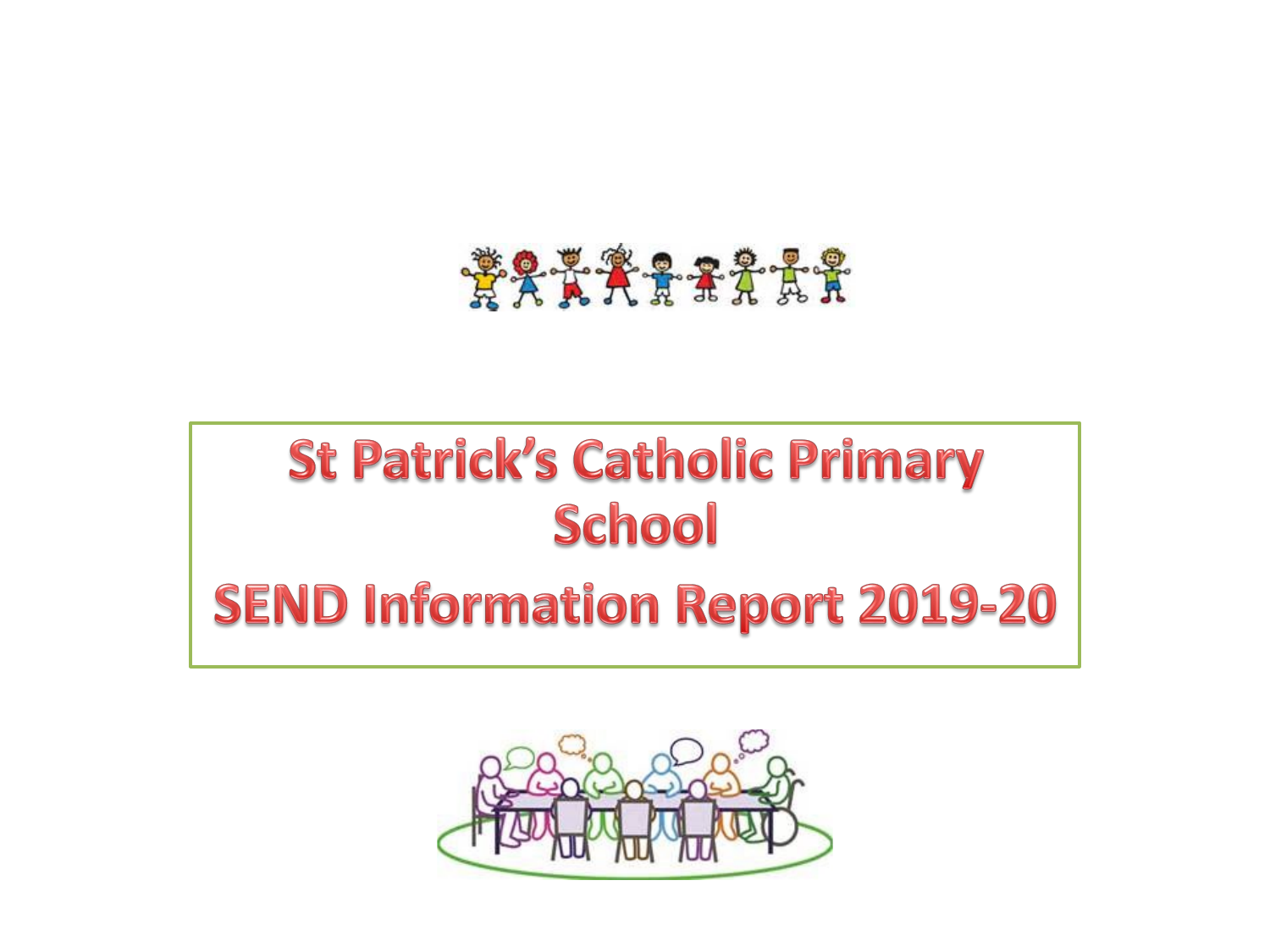<span id="page-1-0"></span>

| <b>What makes</b><br>this school<br>special?                                             | <b>How will this</b><br>school know<br>that my child<br>needs extra<br>help?                              | <b>How does</b><br>this school<br>know that<br>the help it<br>offers is<br>working? | <b>How will this</b><br>school<br>support my<br>child?                                               | <b>Who makes</b><br>the decision<br>about how<br>much support<br>my child<br>receives?            |
|------------------------------------------------------------------------------------------|-----------------------------------------------------------------------------------------------------------|-------------------------------------------------------------------------------------|------------------------------------------------------------------------------------------------------|---------------------------------------------------------------------------------------------------|
| How will my<br>child be<br>included in<br><b>activities</b><br>outside the<br>classroom? | <b>What can this</b><br>school offer<br>for the<br>wellbeing of<br>my child?                              | <b>Meet the</b><br><b>SENCO!</b>                                                    | <b>What training</b><br>have staff at<br>this school<br>had to be<br>able to<br>support my<br>child? | <b>What</b><br><b>specialist</b><br>services and<br>expertise are<br>available to<br>this school? |
| <b>How</b><br>accessible is<br>the<br>environment<br>at this<br>school?                  | How can I be<br>involved in<br>my child's<br>education?<br><b>How will I</b><br>know what's<br>happening? | <b>How will my</b><br>child be<br>involved in<br>their<br>education?                | <b>Meet the SEN</b><br><b>Governor!</b>                                                              | <b>How does</b><br>this school<br>help pupils<br><b>starting</b><br>school and<br>moving on?      |

Click on the questions to view the answer page. Click on the question again to return to this page:

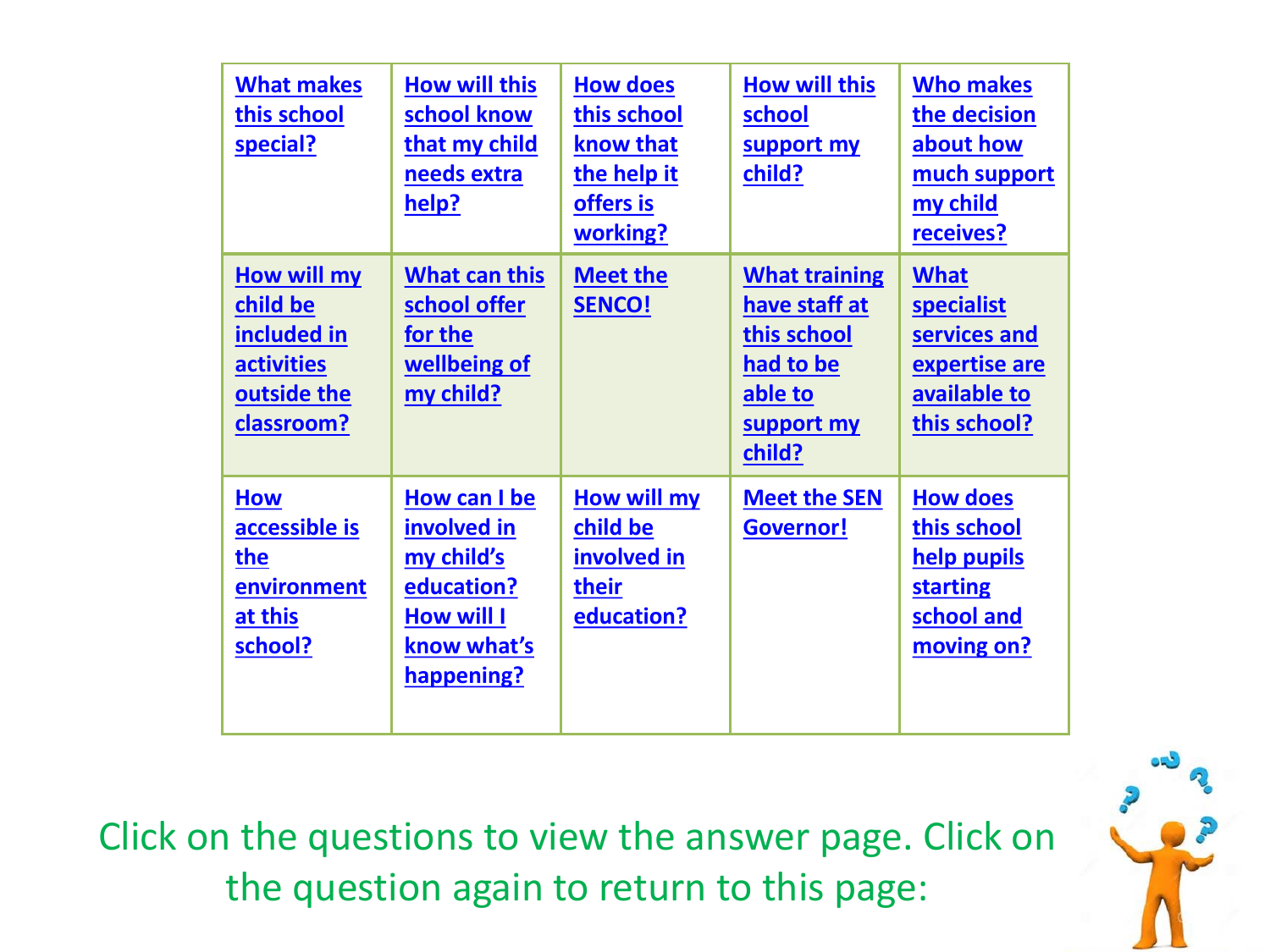#### [What makes this school special?](#page-1-0)

<span id="page-2-0"></span>St Patrick's Catholic Primary School, a Voluntary Academy is a Catholic mainstream primary school and is part of the Our Lady of Lourdes Academy Trust, formerly the All Saints' Family of Schools. St Patrick's Catholic Primary is committed to inclusion and is respected in the community for an ethos in which we see all of our children as unique individuals and work collaboratively to enable each child to achieve their full potential, whatever their ability or specific needs; providing a broad and balanced curriculum which incorporates equal opportunities for all children.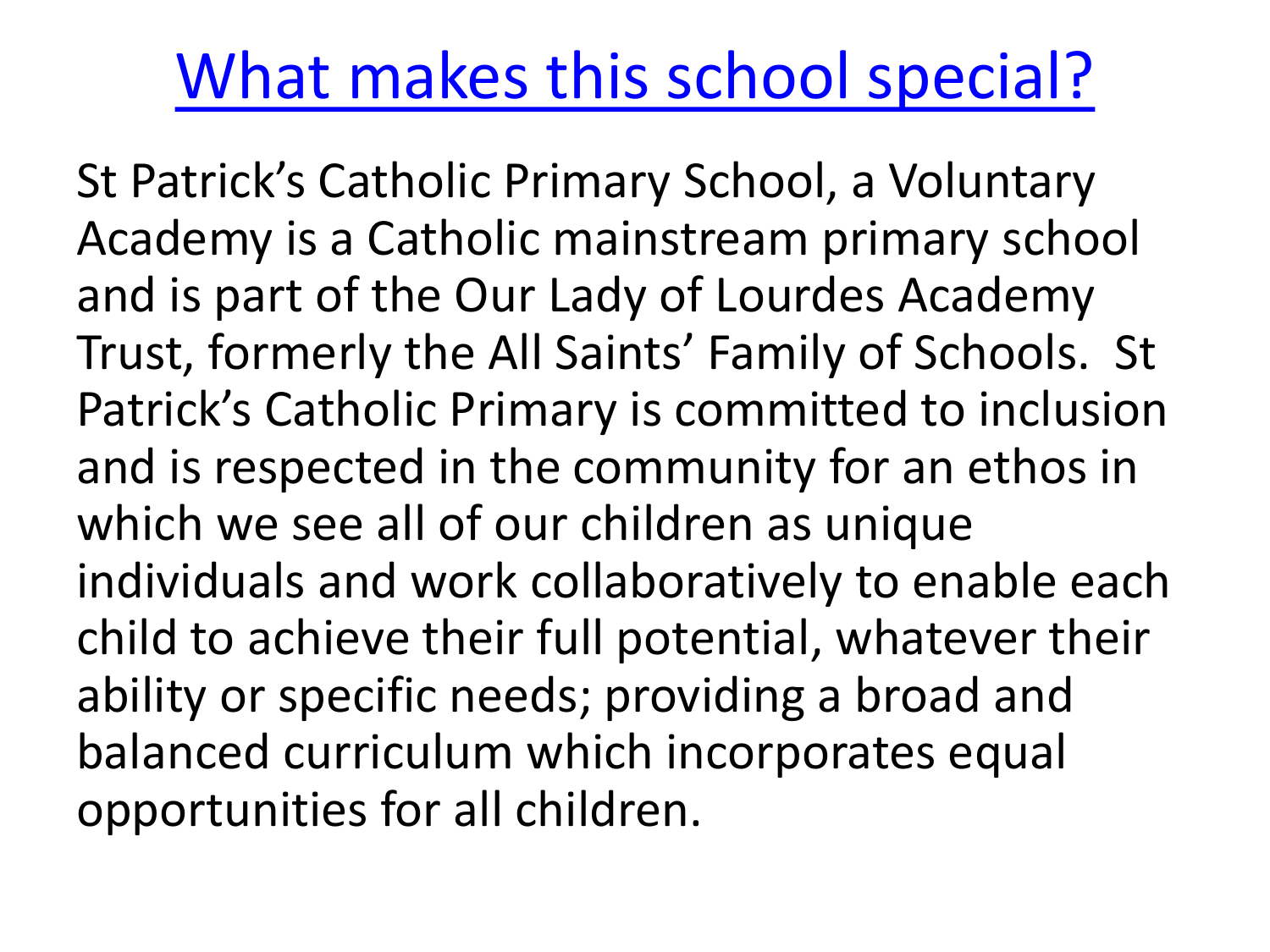#### [How will this school know if my child needs](#page-1-0) extra help?

St Patrick's Catholic Primary School recognises that children learn and progress at varied rates and we use a range of teaching strategies and approaches, personalising provision to ensure that the learning needs of all pupils can be met. The identification of pupil's with special education needs follows a graduated approach, beginning with quality first teaching as our first priority. Support is given through the type of task given, differing complexity of task or the resources used. Special educational provision is beyond the differentiation provided by high quality personalised teaching. The provision is additional or different from that made generally for others of the same age.

Progress is closely monitored by the class teacher and, if a child is not making expected progress, support is put in place focusing on the individual's specific needs. This support may be small group or individual work. If further support is needed the class teacher liaises with the SENCO to further personalise support and access outside agencies as necessary. At all times the school works in partnership with parents.

If you have any concerns about your child's progress then you should first speak to your child's class teacher who will seek advice from the SENCO if necessary.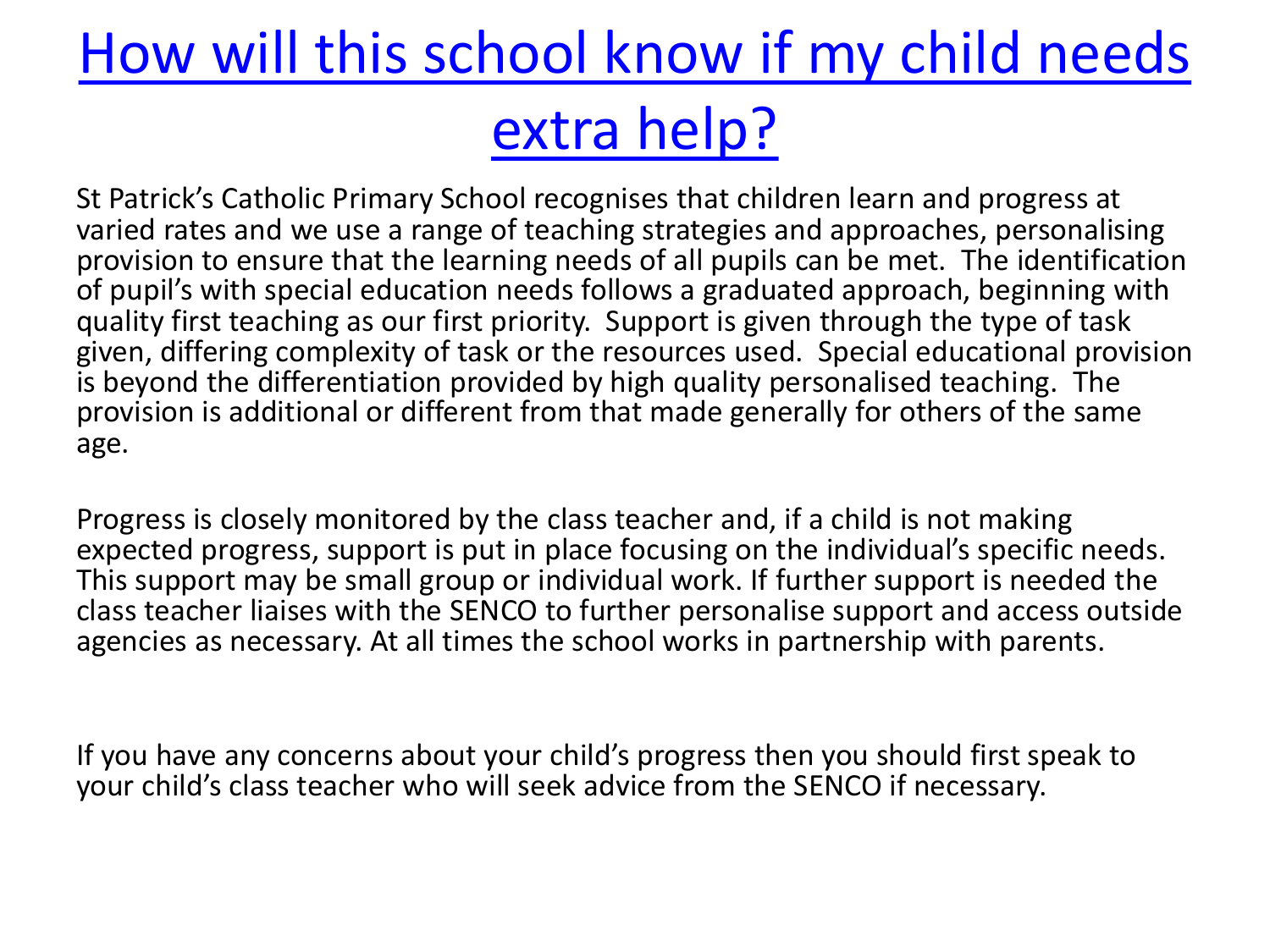# <span id="page-4-0"></span>[How does this school know that the](#page-1-0)  help it offers is working?

Teacher assessments are completed termly and this is analysed by the class teacher and the Senior Leadership Team. Parents are invited to attend review meetings to discuss the progress of pupil's with special educational needs and to update on the success of any interventions which have been put in place.

Class teachers and Teaching assistants working closely to ensure that progress is made and regularly update each other on an individual child or group's progress in order to adjust their planning accordingly. The SENCO works closely with class teachers to ensure a detailed provision map is in place (where needed) and this is reviewed each term after analysis of progress with parents and outside agencies where appropriate.

The governors receive a termly update to report on practice and provision within school and the named SEN Governor meets annually with the SENCO to review the previous year and discuss areas for development. Each year, the SENCO produces an SEND action plan detailing successes and areas for development for the forthcoming year.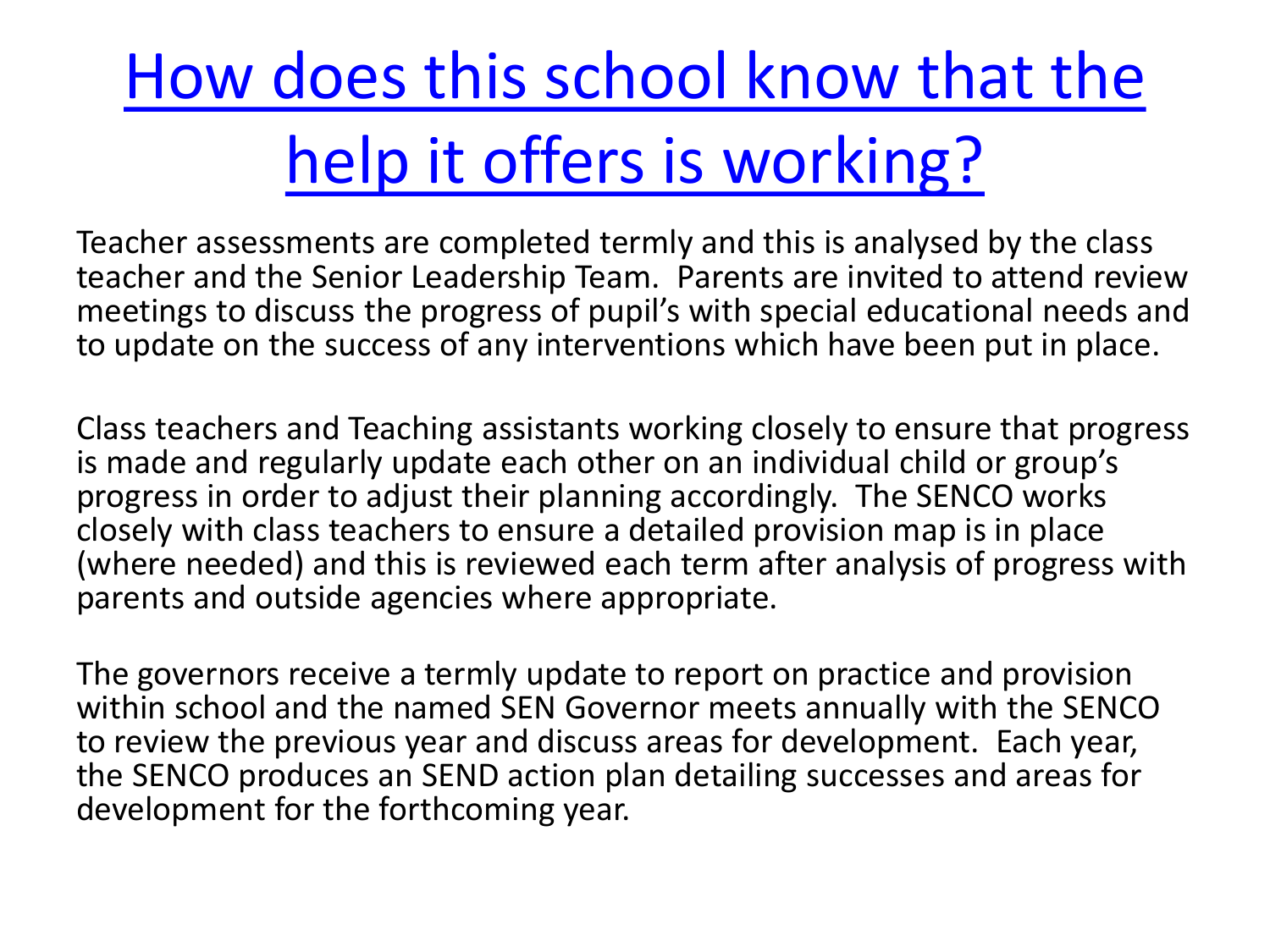### [How will this school support my child?](#page-1-0)

In each lesson, children receive feedback on their successes and next steps, this may be through marking or the children may be verbally given feedback. Teachers and Teaching Assistants regularly update each other on the progress of individual children and groups. All children are also encouraged to self-assess their own work and evaluate how they feel they have met the learning intention in some lessons. Peer-assessment may also be completed when evaluating learning.

At St Patrick's Catholic Primary School, we have an open door policy and encourage strong home-school links. Therefore we welcome parents to discuss any concerns or strategies that can support their child with their child's class teacher throughout the school year.

Teacher assessments are completed termly and this is analysed by the class teacher and the Senior Leadership Team. Parents are invited to attend review meetings to discuss the progress of pupil's with special educational needs and to update on the success of any interventions which have been put in place. Successes will be discussed, as well as next step targets. Parents will be advised of any activities that they can do at home to support their children. A Home/school book may be in place to support individual children and their families.

At St Patrick's Catholic Primary School, we aim to provide every child with access to a broad and balanced education. This includes the National Curriculum in line with the *Special Educational Needs Code of Practice*, working in partnership with parents and acquiring specialist support where needed*.* All children receive 'Quality first teaching' with a differentiated curriculum according to pupil's needs.

Targeted interventions may take place for individuals to help close the gap between a child with special educational needs and their peers. A provision map may be in place, detailing the personalised provision for that chid.

All pupils on the SEND Support register have a Pupil Passport which outlines the child's strengths and areas of difficulty, with specific interventions identified and outcomes to be achieved. This enables children to have a voice in relation to their curriculum.

St Patrick's Catholic Primary School is an inclusive school which adapts its environment to meet individual's needs. We have a creative curriculum throughout school which is taught through topics. A differentiation curriculum, with conscious regard to the particular learning needs, is in place in each class. There is targeted support for groups or individuals working alongside the rest of the class. This may be individual or small group support separate to the provision within the classroom. This may be measured using a baseline assessment before work begins and a follow up assessment after a set period, if deemed appropriate.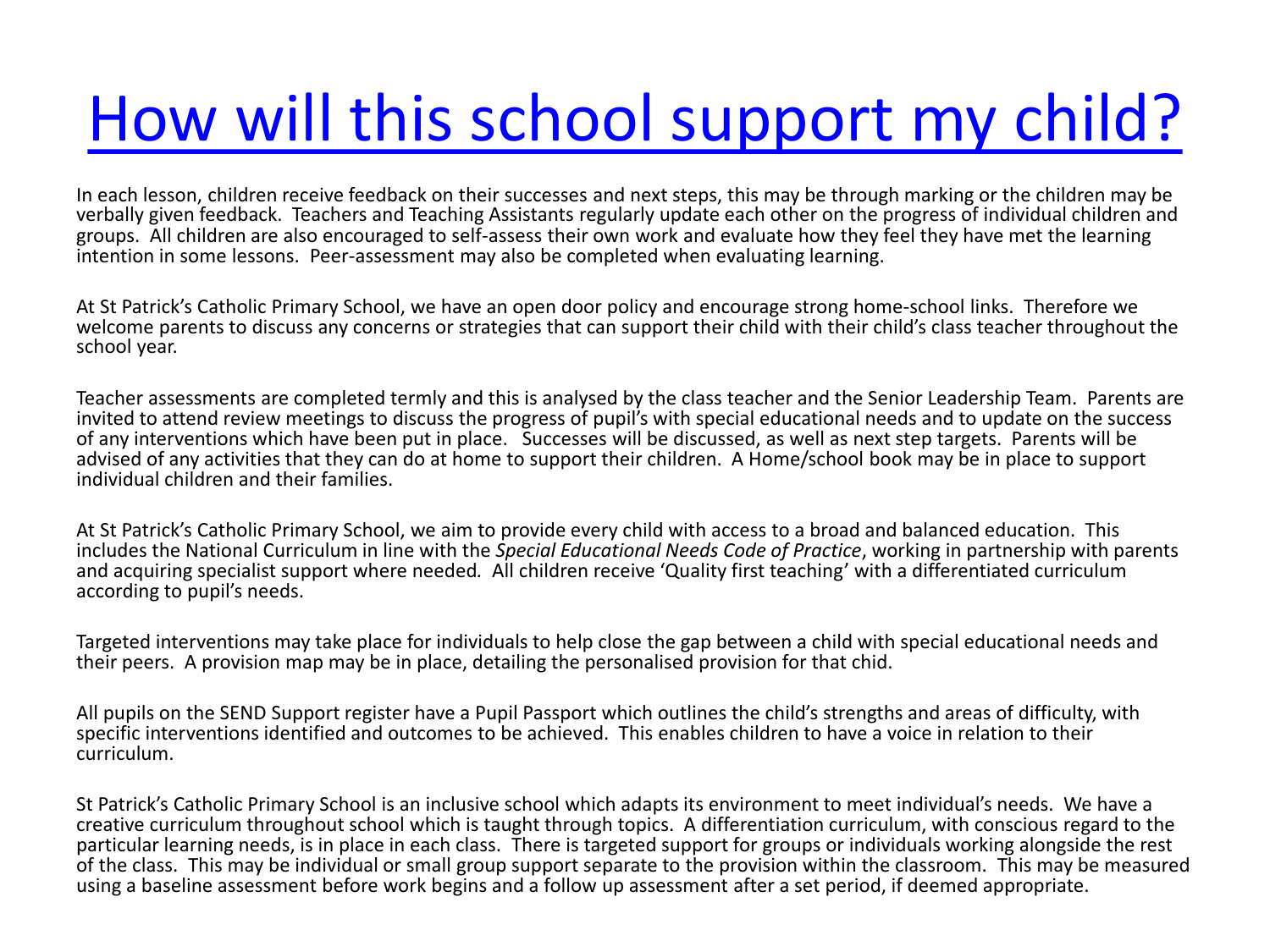<span id="page-6-0"></span>Who makes the decision about how [much support my child will receive?](#page-1-0)

Teachers attend termly progress meetings to discuss the needs of all individuals in the class and support is allocated according to need. If it is felt a child needs increasing support, the SENCO may discuss this with the Family of schools and additional funding may be given in accordance with agreed criteria for Nottinghamshire Schools.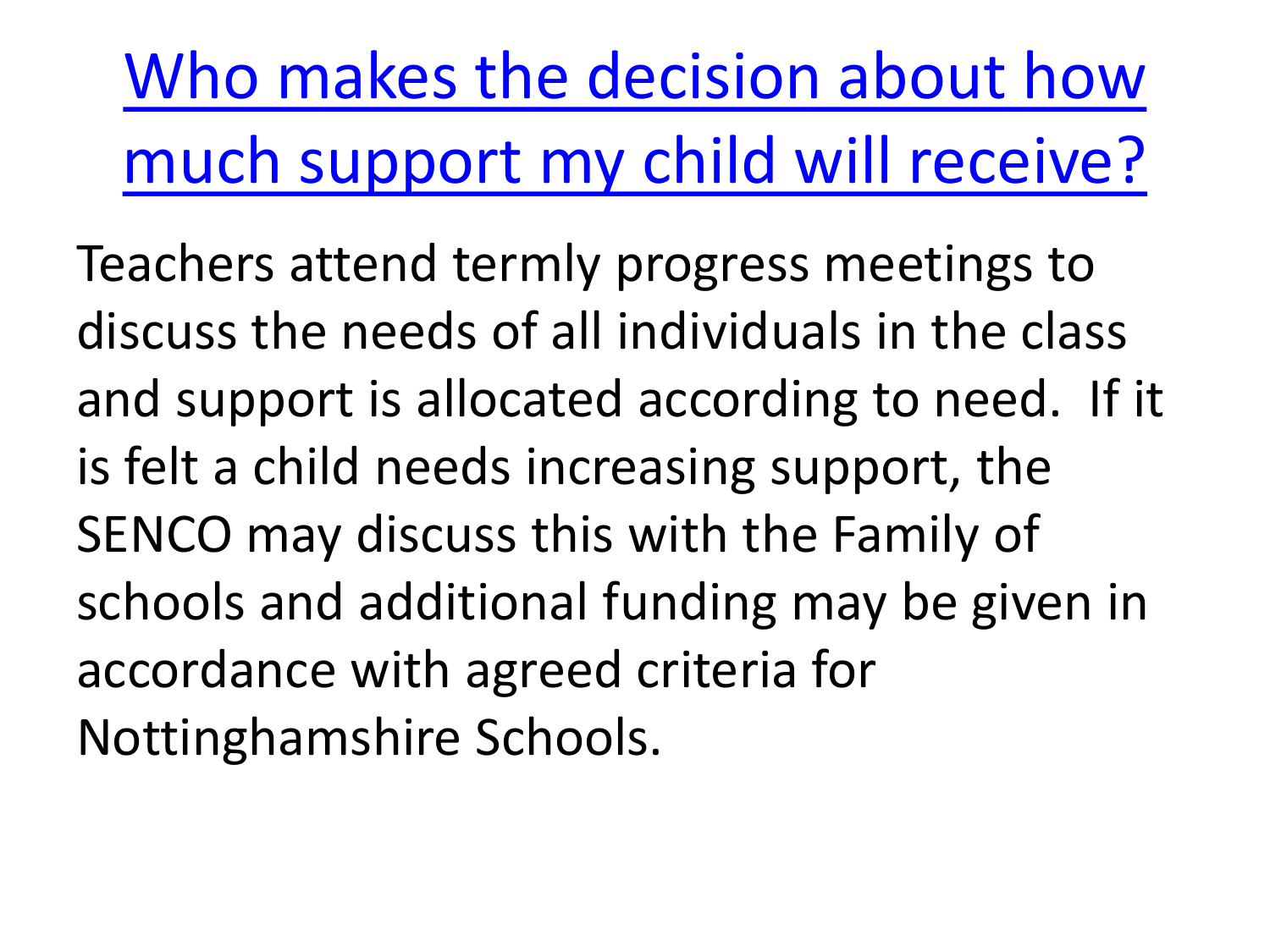<span id="page-7-0"></span>How will my child be included in [activities outside of the classroom?](#page-1-0)

We want all our pupils to benefit from the education we offer. Children with special educational needs have access to all extra-curricular activities as offered to all children. For example: Residentials, lunch time clubs, after school clubs, etc. Where it is beneficial for a parent to participate alongside their child on school trips and visits, we will approach the parent at the planning stage. Nurture support is available at playtimes and fun fit is available for children who require it.

Medicines are administered in line with our school policy; there is a medical care plan in place for all children identified as needing this. Personal care is provided also in line with our school policy.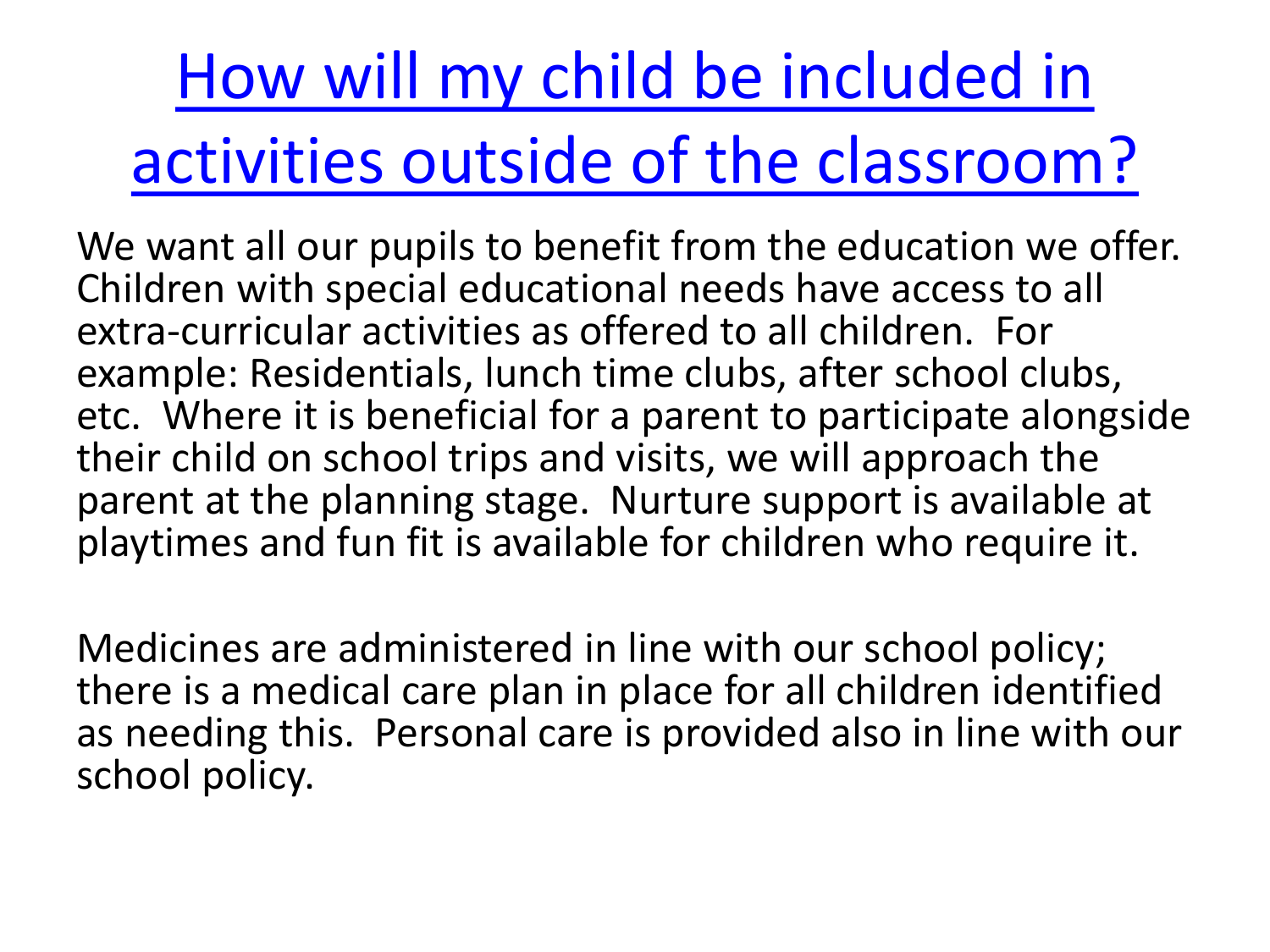<span id="page-8-0"></span>[What can this school offer for the](#page-1-0) wellbeing of my child?

We want all our pupils to feel happy whilst our school. Teaching Assistants run interventions based on identified needs such as building selfesteem, social skills, developing friendships and anger management. Nurture support is available at playtimes.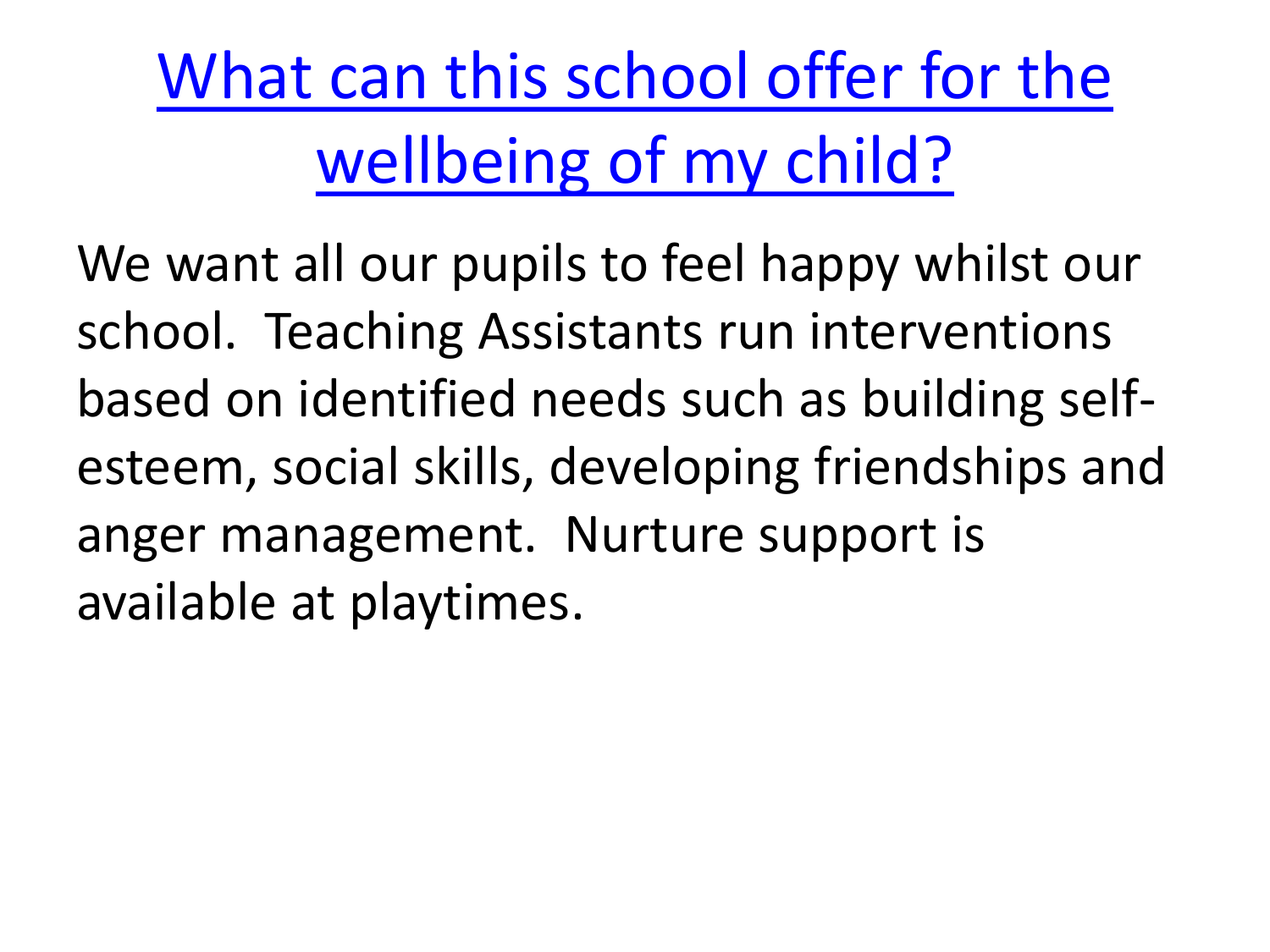[Meet the SENCO!](#page-1-0)

<span id="page-9-0"></span>Mrs Alexa Wightman is the school's SENCO and she can be contacted via the school office – 01623 478090.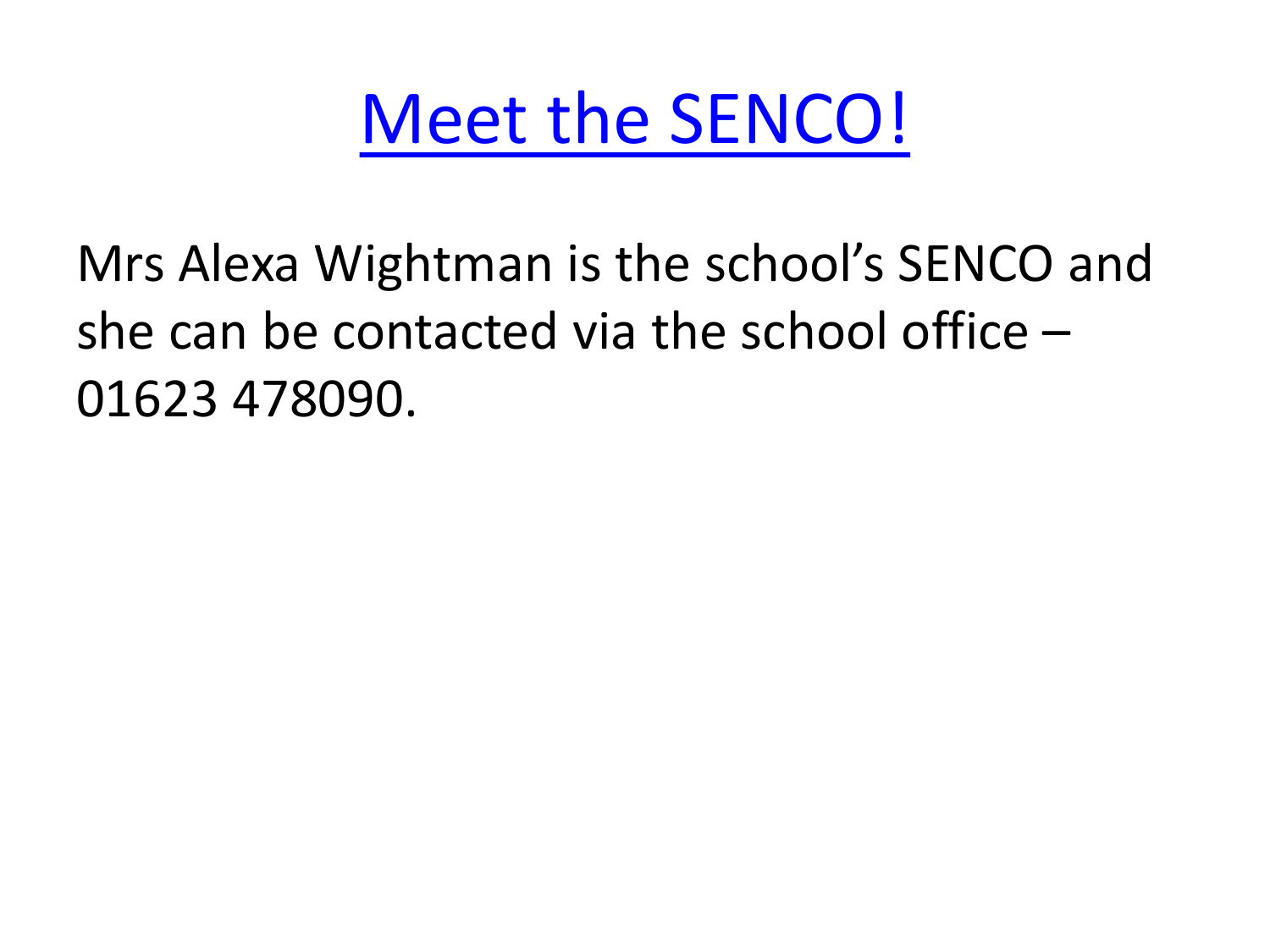## <span id="page-10-0"></span>[What training have staff at this school](#page-1-0)  had to be able to support my child?

A range of training has taken place as a whole school and as individuals. We work closely with specialist services who train, guide and advise us, so that we deliver the best support for a child with SEND. During 2018-19, the following training has taken place:

- CRB (previously known as MAPA) training
- EAL Network meetings
- R4S Ready for Secondary school
- Designated Person for Safeguarding
- E-Safety awareness
- Safeguarding training for all staff
- FGM and Child Sexual Exploitation
- GDPR
- Children missing from education
- What's new in Safeguarding children
- Managing allegations
- The Statutory Role of the Designated Teacher for Looked After and Previously Looked After Children and Young People
- Safer recruitment
- Fire safety awareness
- Paediatric First Aid
- Pre-Key Stage Standards for pupils working below the national curriculum level
- Termly EAL Network meetings
- CAMHS twilights covering a range of EHWB
- Bereavement and Loss Training
- Executive functioning
- Training to take place this academic year (2019-20) includes:
- Safeguarding training for all staff
- Designated Person for Safeguarding
- E-Safety awareness
- GDPR
- Contextual Safeguarding
- Working together to safeguard children
- Designated Lead Focus group meetings
- First aid
- Anaphylaxis and Use of Epipen
- CRB (previously known as MAPA) training
- Staff meeting training on EHWB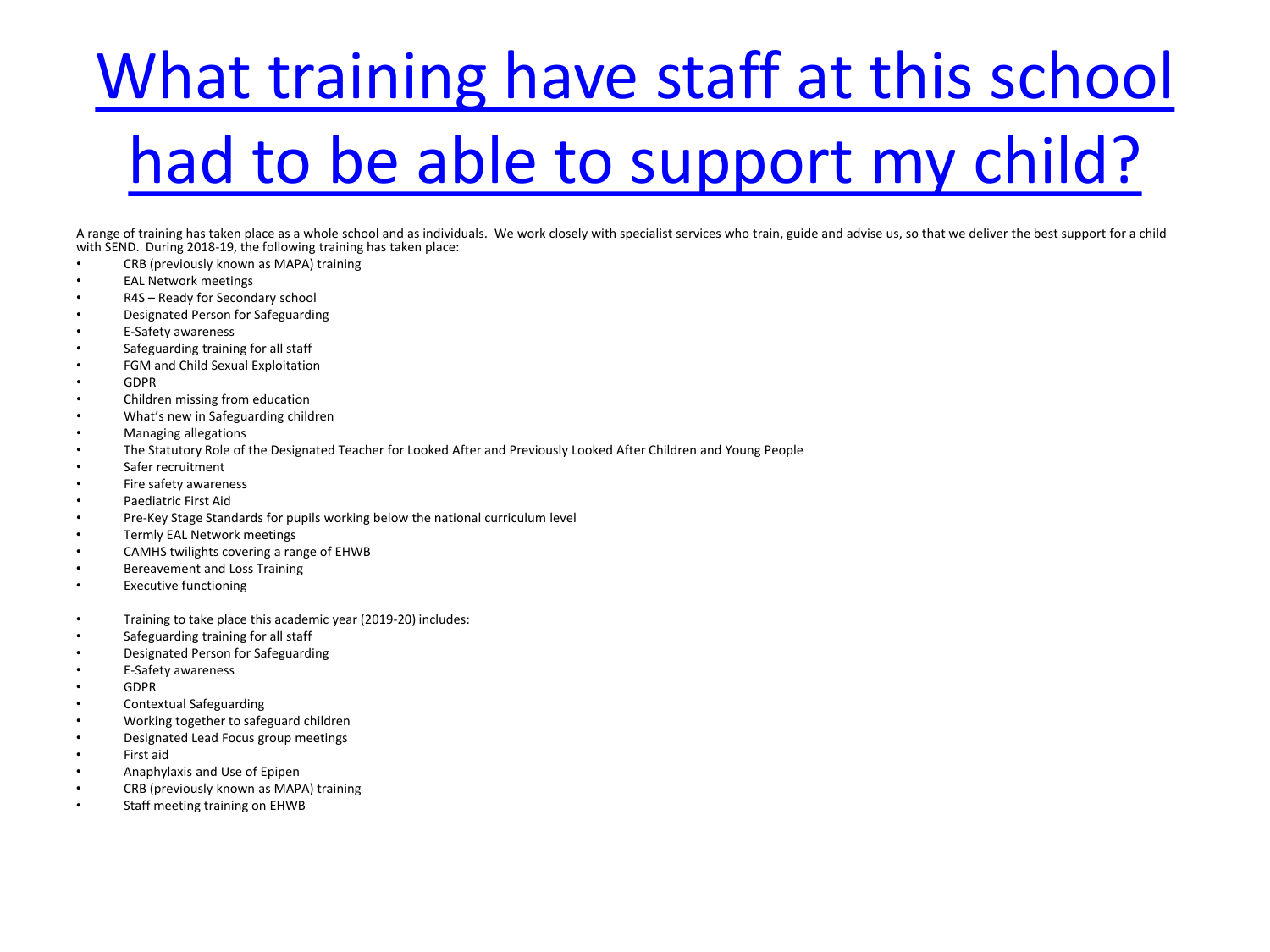### <span id="page-11-0"></span>What specialist services and expertise [are available to this school…. Who can](#page-1-0)  help us?

- Currently being accessed:
- Schools and Family Services (accessed through the family Springboard process)
- Educational Psychology Service (accessed through the family Springboard process)
- Physical Disability Specialist Services (PDSS)
- Occupational Therapy
- Speech and Language Therapy
- Physiotherapy
- CAHMS Emotional Health and Well-being Service
- Small Steps Service
- Healthy Families Team
- Social Services
- WAM
- Sherwood Area Partnership

The school has access to a range of agencies through the Family Springboard process and Targeted Support.

Signposting to these organisations and services is mainly organised by the SENCO and Mrs Frost (our Family liaison coordinator) who work closely with other organisations, including the Healthy Families Team. We have very positive home/school links and we are able to signpost parents to organisations such as Sure Start, Small Steps and APTCOO.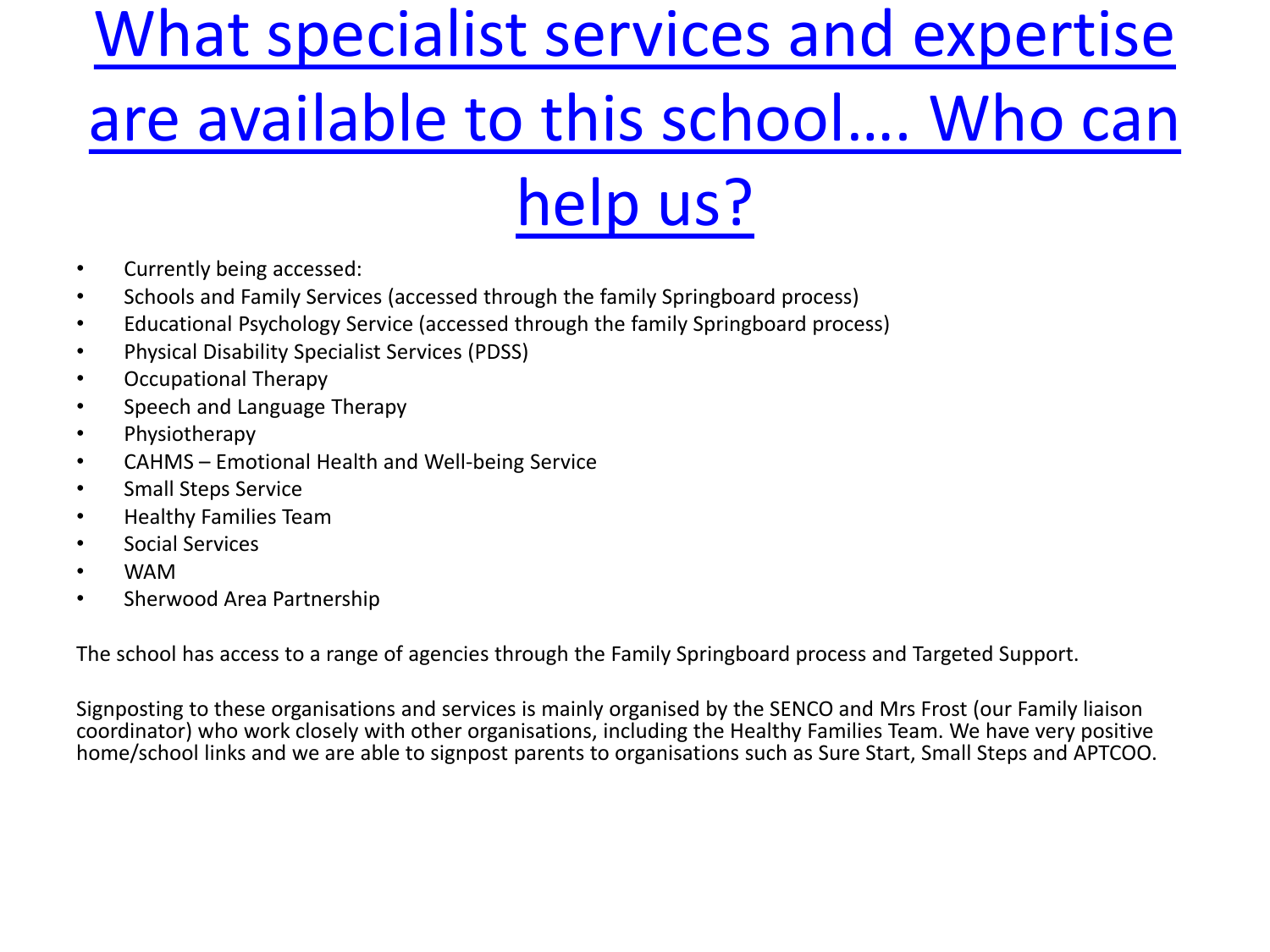<span id="page-12-0"></span>[How accessible is the environment at](#page-1-0) this school?

Part of the school budget is allocated to equipment and facilities to support pupils with special educational needs. The school is fully wheelchair accessible.

Specialist equipment is accessed through the Physical Disability Specialist and Occupational Health Services.

The school had a Disability Access Audit in March 2019 with very positive feedback. The Accessibility Plan can be found on our website.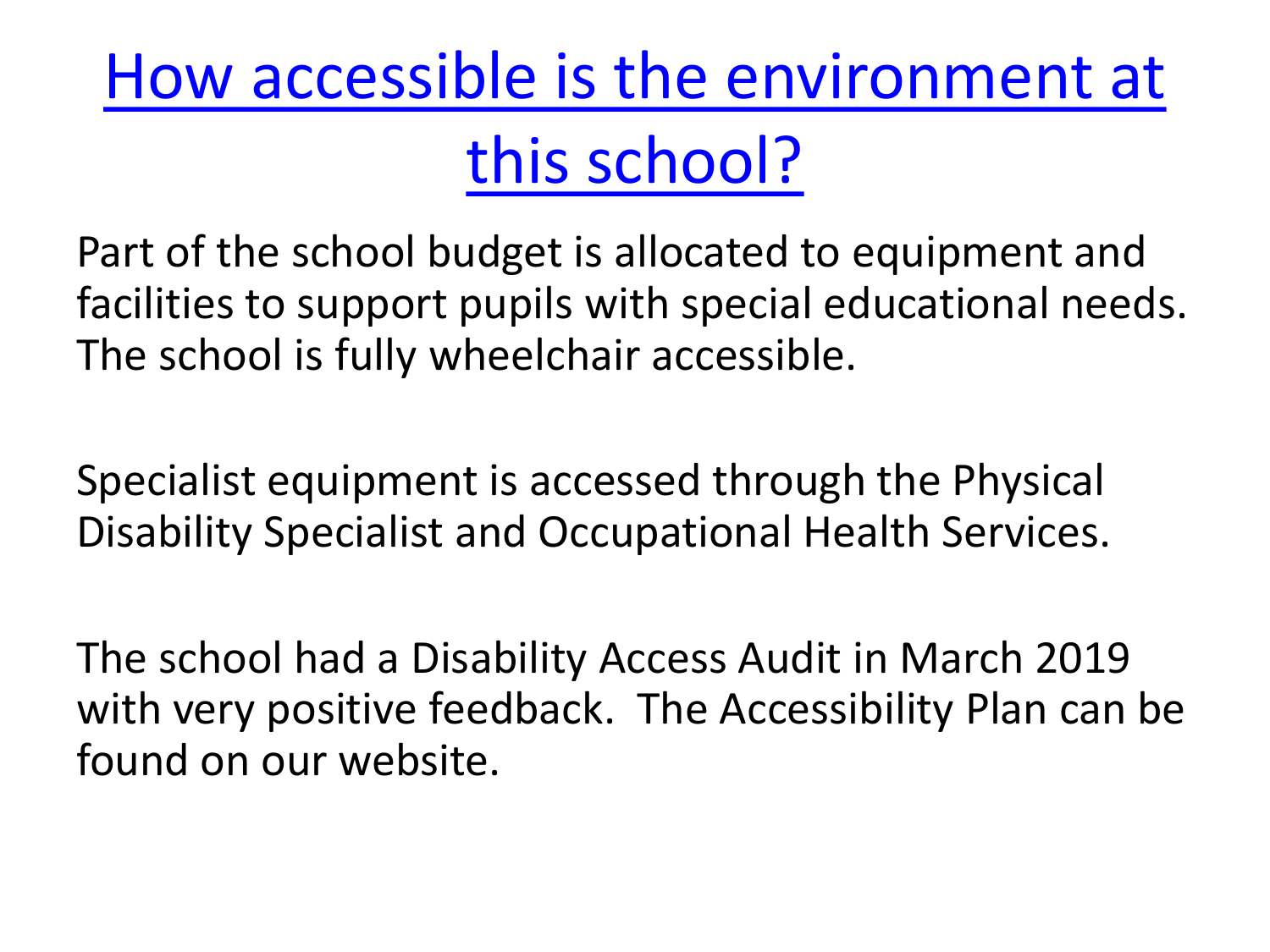<span id="page-13-0"></span>How can I be involved in my child's [education? How will I know what's](#page-1-0)  happening?

At St Patrick's Catholic Primary School, we recognise the vital and pivotal role that parents play in the education of their children and we strive to work in partnership. Parents are invited to their child's termly review, to discuss their provision, progress and outcomes for the next period of time.

Parents are welcomed in to school to discuss progress and/or specific needs with the class teacher.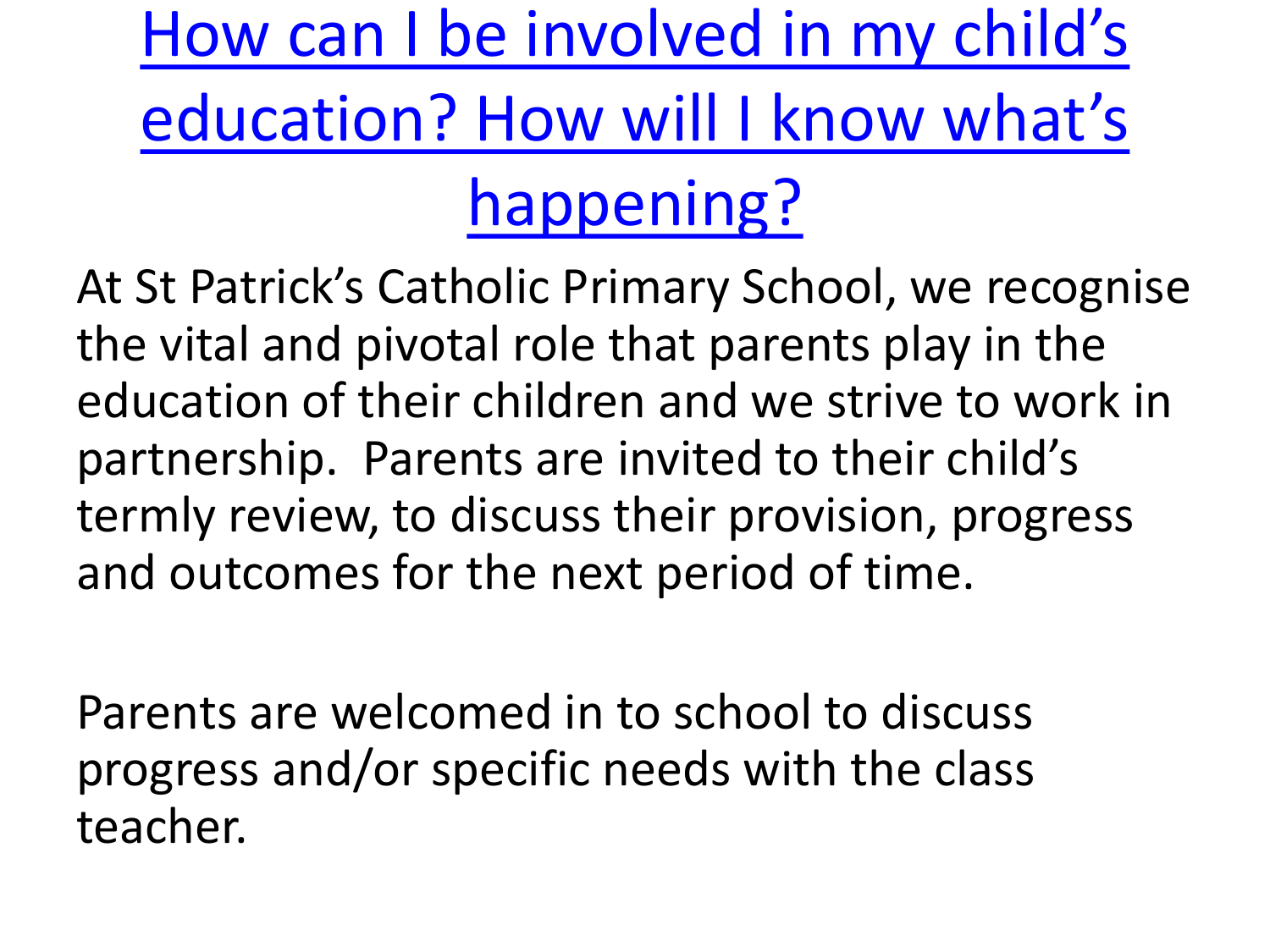<span id="page-14-0"></span>[How will my child be involved in their](#page-1-0) education?

Regular daily discussions take place between pupils and their class teacher and teaching assistant.

Prior to a review meeting with parents, children will be invited to discuss what has worked well for them and how they feel about their education. Depending on the age and need of the pupil, this will be recorded in different ways.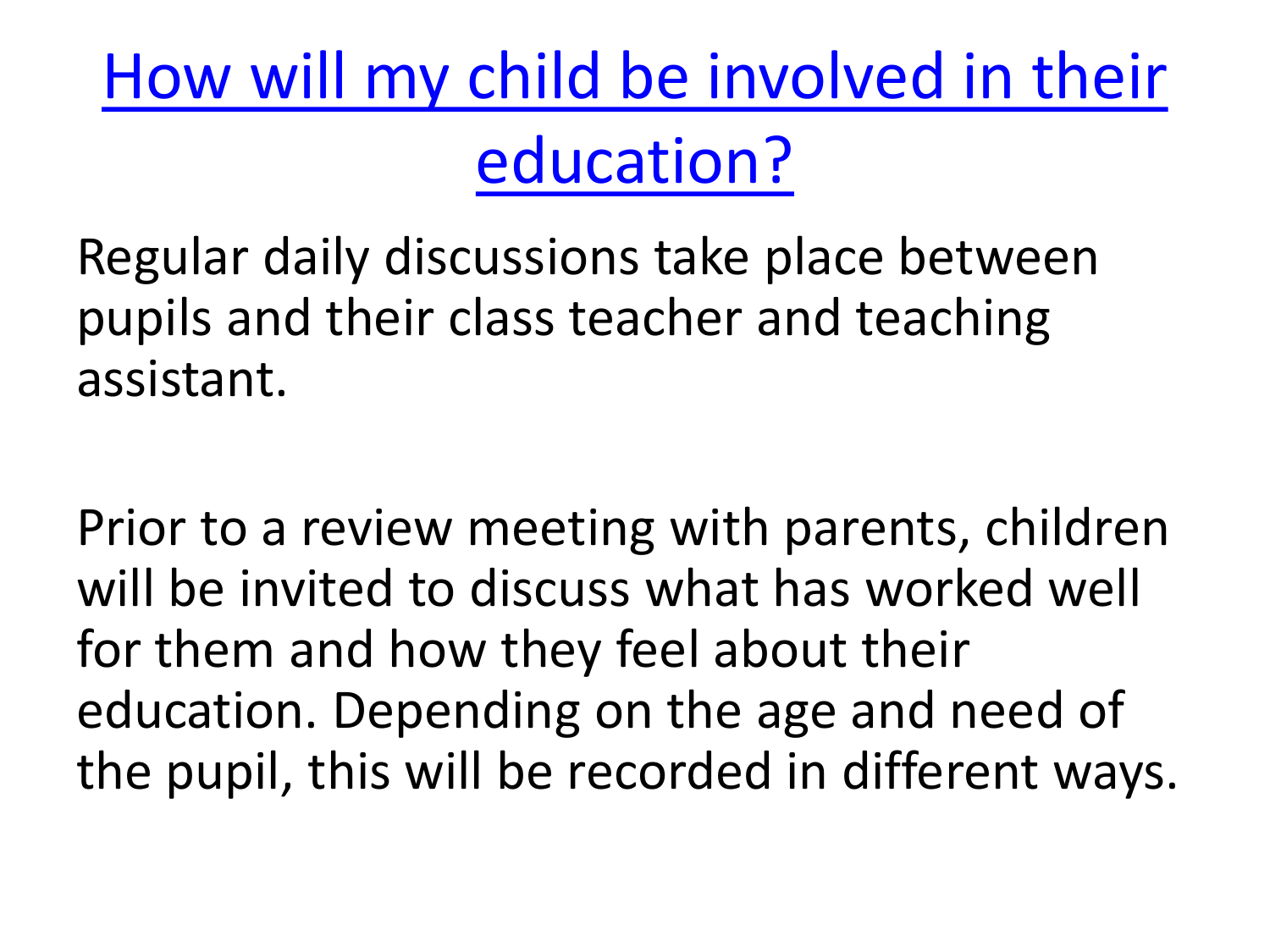### [Meet the SEN Governor!](#page-1-0)

<span id="page-15-0"></span>There are a wide range of governor training opportunities both in and out of school. Mrs Keay, as our SEND link governor, accesses information available from outside agencies. She also works with the SENCO during monitoring visits about different agencies the school may be involved with however individual pupils will not be discussed.